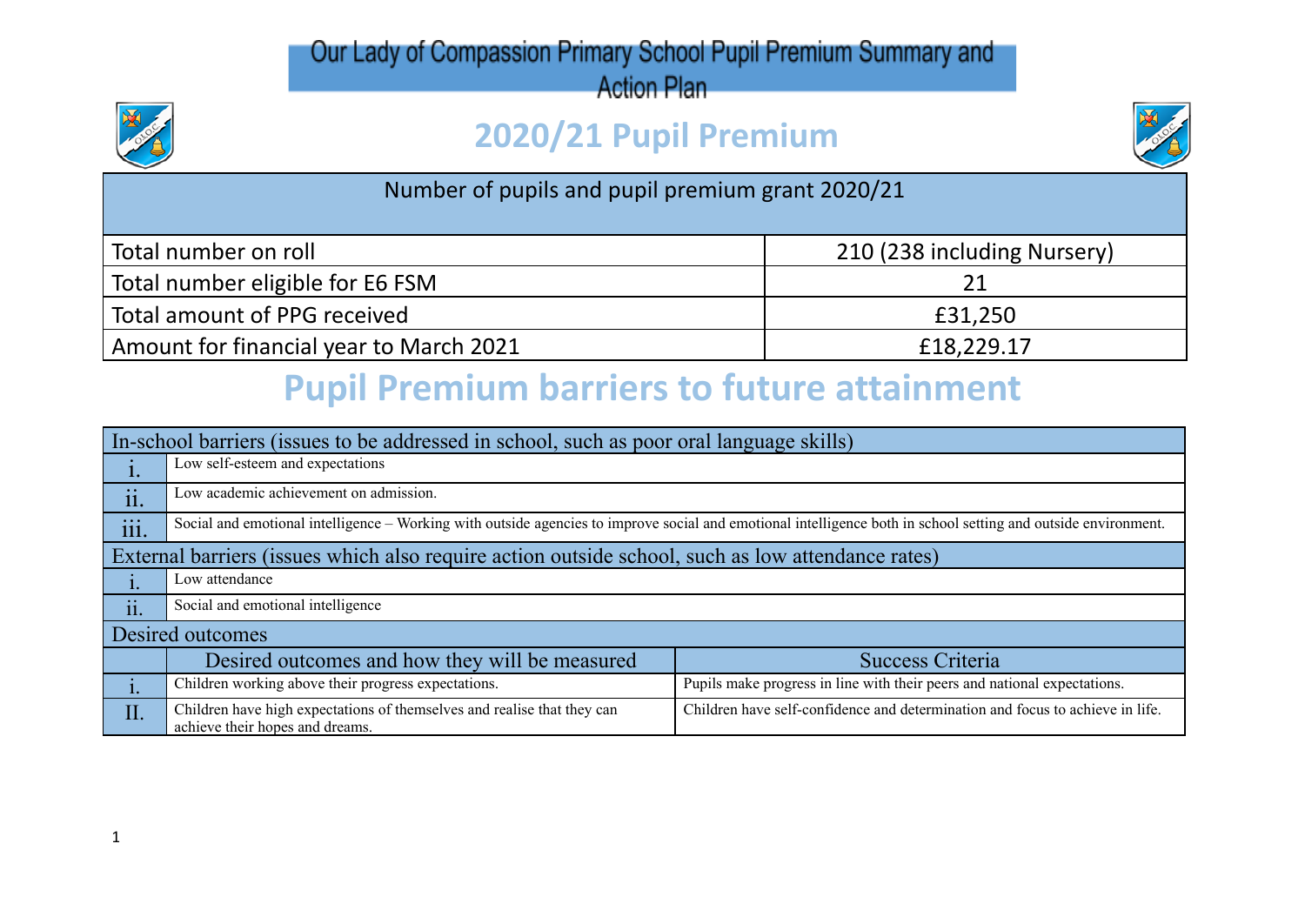#### Our Lady of Compassion Primary School Pupil Premium Summary and **Action Plan**



# **Pupil Premium Spending Review 2019/20**



#### **Review of Impact 2019/2020**

At Our Lady of Compassion Primary School has reviewed our spending and impact on our pupil premium children. We feel that, with the new strategy of spending, the money has been effectively used to provide a range of additional support for our children and these interventions have had a significant impact on children's attainment.

One of the key reasons for Pupil Premium Grant is to 'raise the attainment of disadvantaged pupils of all abilities to reach their potential'.

[https://www.gov.uk/government/publications/pupil-premium-allocations-and-conditions-of-grant-2019-to-2020/pupil-premium-conditions-of](https://www.gov.uk/government/publications/pupil-premium-allocations-and-conditions-of-grant-2019-to-2020/pupil-premium-conditions-of-grant-2019-to-2020#rates-for-eligible-pupils)[grant-2019-to-2020#rates-for-eligible-pupils](https://www.gov.uk/government/publications/pupil-premium-allocations-and-conditions-of-grant-2019-to-2020/pupil-premium-conditions-of-grant-2019-to-2020#rates-for-eligible-pupils)

Reviewing the data in KS2. we are delighted with our results. They showed that the school has stayed strong in terms of academic achievement, staying well above National Averages across all subjects, especially Maths. Comparing our KS2 pupil premium results to the national overall results of 2020, we are performing very strongly compared nationally to non-pupil premium children and the direct comparison to pupil children nationally and have done for the past 3 years. The results reflect the hard work of staff, excellent partnership working with parents and a determination to ensure that EVERY child succeeds.

Our key objective in using the Pupil Premium Grant is to narrow the gap between the Pupil Premium group and those not eligible for FSM. As a school we have a track record of ensuring that pupils make good or better progress. We have analysed the current internal data and have identified children who we know are target children in each subject and track and adapt their interventions to help each child reach their potential.

#### **Impact of PPG Data 2018/2019**

● Children have performed well for Year 6 SATs over a 3-year average.